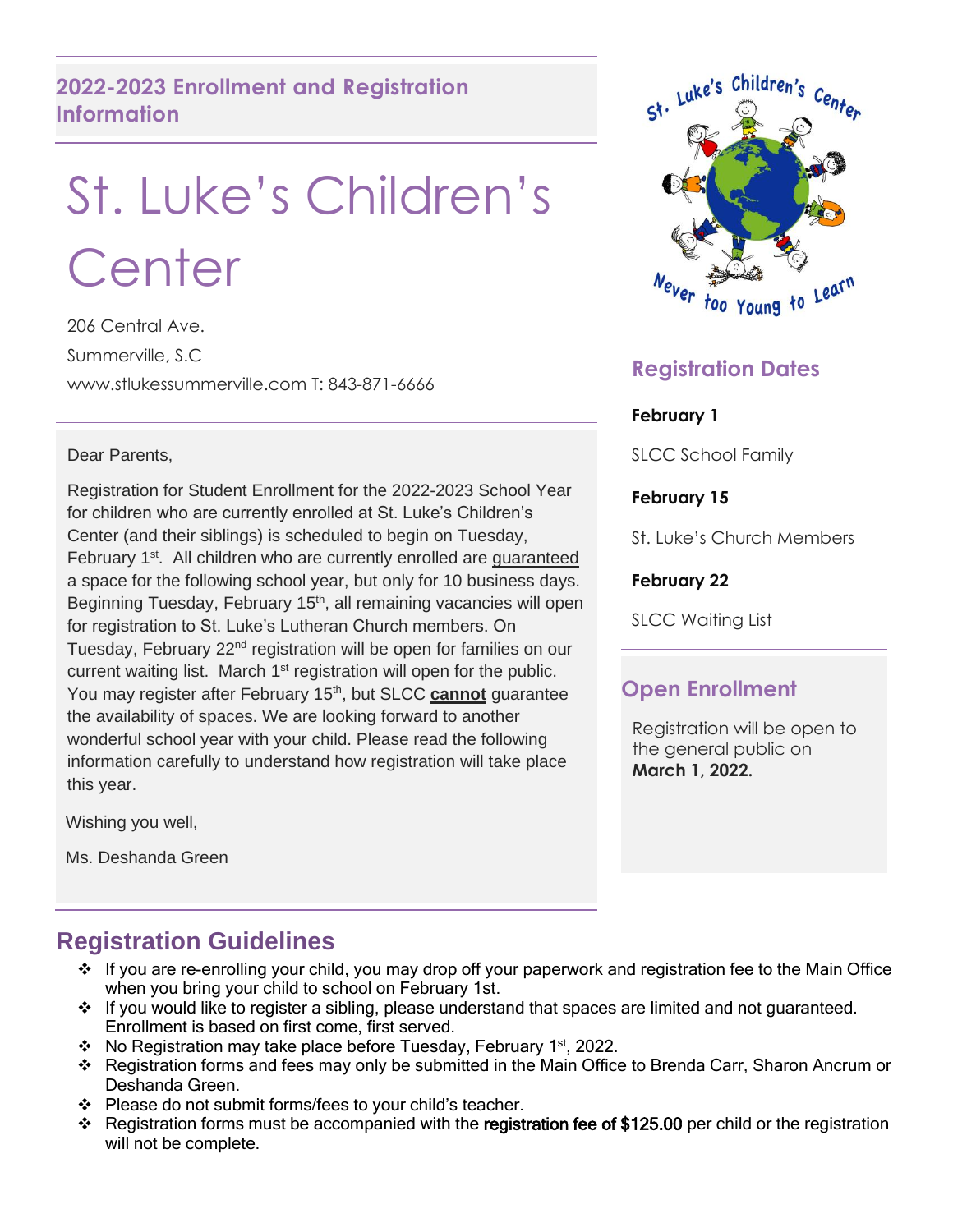### **Tuition Rates**

### **Age Group Requirements**

**Classroom placement is based upon date of birth, developmental needs, and teacher observation.**

- ❖ **Peeps** must be 6 weeks old to enter the program
- ❖ **Cats** must be 7 months old by September 1st
- ❖ **Bunnies** must be 12 months old by September 1st
- ❖ **Tigers** and **Ducks** must be 18 months old by September 1st
- ❖ **Turtles and Fish** must be 2 years old by September 1st
- ❖ **Three classes** must be 3 years old by September 1st
- ❖ **Four classes** must be 4 years old by September 1st

*\*\*\* Three & Four-year- old classes require students to be toilet trained with independence and proficiency.*

**For Families with more than one child enrolled in SLCC:**

**Tuition for the second child will be reduced by \$75 per month.**

#### **12-month Payment Schedules**

| <u>Bi-Monthly</u> on<br>or before the<br>1st & 15th        | <b>Monthly</b><br>on or before<br>the 1st |
|------------------------------------------------------------|-------------------------------------------|
| <b>Infants</b><br>Peeps and Cats                           |                                           |
| \$447.50                                                   | \$895.00                                  |
| <b>Toddlers</b><br>Bunnies,<br>Tigers, and<br><b>Ducks</b> | \$865.00                                  |
| \$432.50                                                   |                                           |
| <b>Twos</b><br>(Fish, Turtles)<br>\$415.00                 | \$830.00                                  |
| <b>Threes and</b><br><b>Fours</b><br>\$410.00              | \$820.00                                  |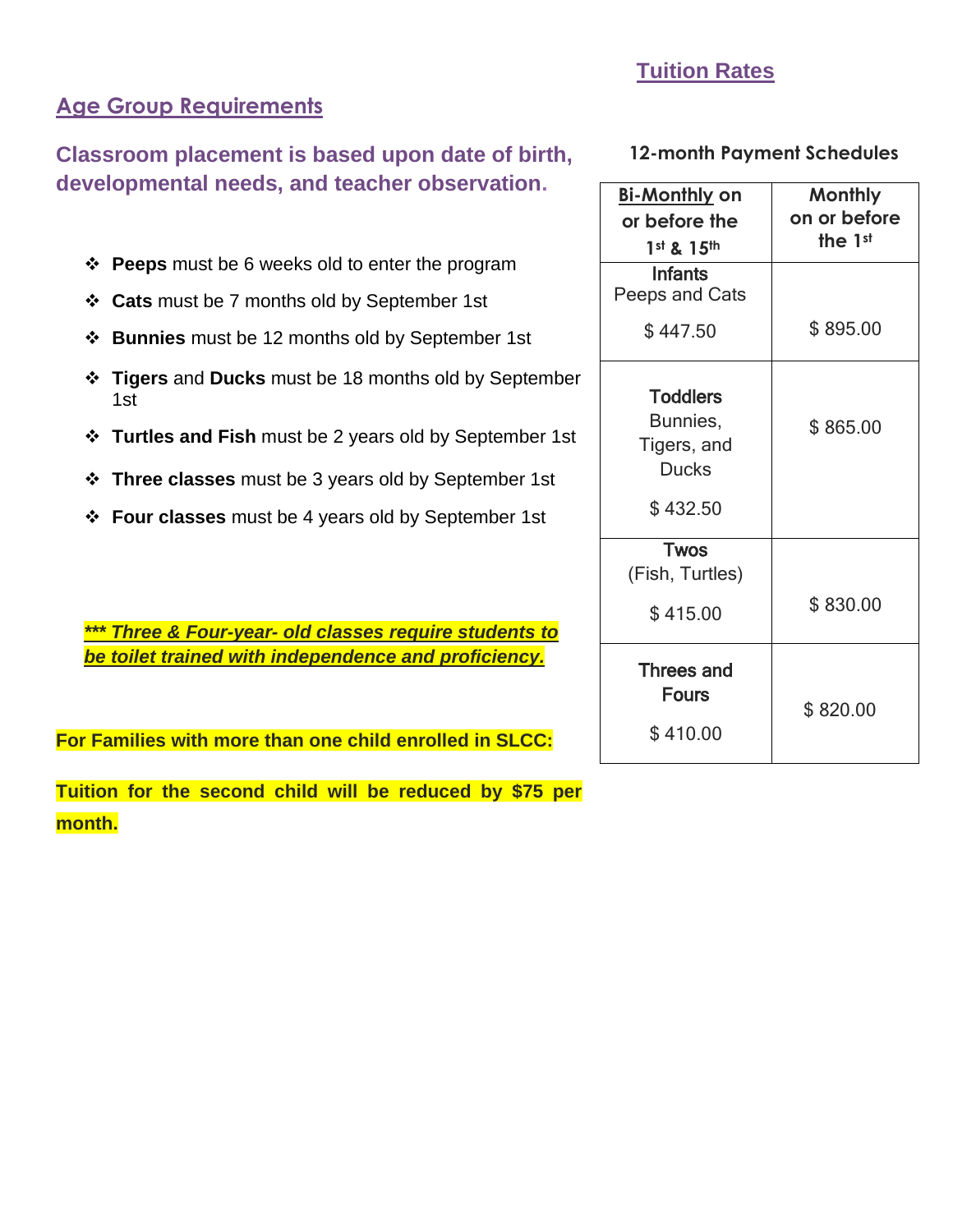### **Medical Requirements**

The Department of Health and Environmental Control (DHEC) requires that all children three months of age and older must have one of the following:

- I. A South Carolina Certificate of Immunization for Preschool Attendance
- II. A South Carolina Certificate of Religious Exemption
- III. A South Carolina Certificate of Medical Exemption

### **Summer Activities**

**Our Two, Three and Four year old students** will participate in a unique and educational Summer Program packed with activities, fun, and adventure.

An Activity Fee of  $$60.00$  (due on June 1 $\mathrm{^{st}}$ ) is charged to provide:

- ❖ St. Luke's Summer T-shirt
- ❖ Hire Summer employees for assistance during Water Days
- ❖ Additional Programming such as Artist in Residence workshops, South Carolina Aquarium Rover Outreach Program, Stretch-N-Grow, Fire Department spray down, etc.

# **Withdraw Process**

If parents choose to withdraw their child, they must do so officially by completing the Withdrawal Notification Form and designating a last day of attendance.

- ❖ A copy of the form is located in the back of the Parent Handbook and is also available in the Main Office.
- ❖ Parents will need to give at least **two weeks** advanced notice. If the school does not receive notice, then we will continue to bill tuition until we have received proper notice, including the last day of attendance.
- ❖ In the event that a family withdraws their child during the first 10 days of the month, tuition will be prorated. If a family withdraws their child after ten days, tuition for that month is paid in full.
- ❖ *In the event that you withdraw your child from SLCC for any portion of the school year and you have registered for the following school year, tuition will be due for those remaining months unless the placement can be filled by SLCC through the enrollment of another child.*
- ❖ *In the event that the tuition is not paid for those remaining months, and the placement is not filled, you will forfeit your child's placement for the following school year.*